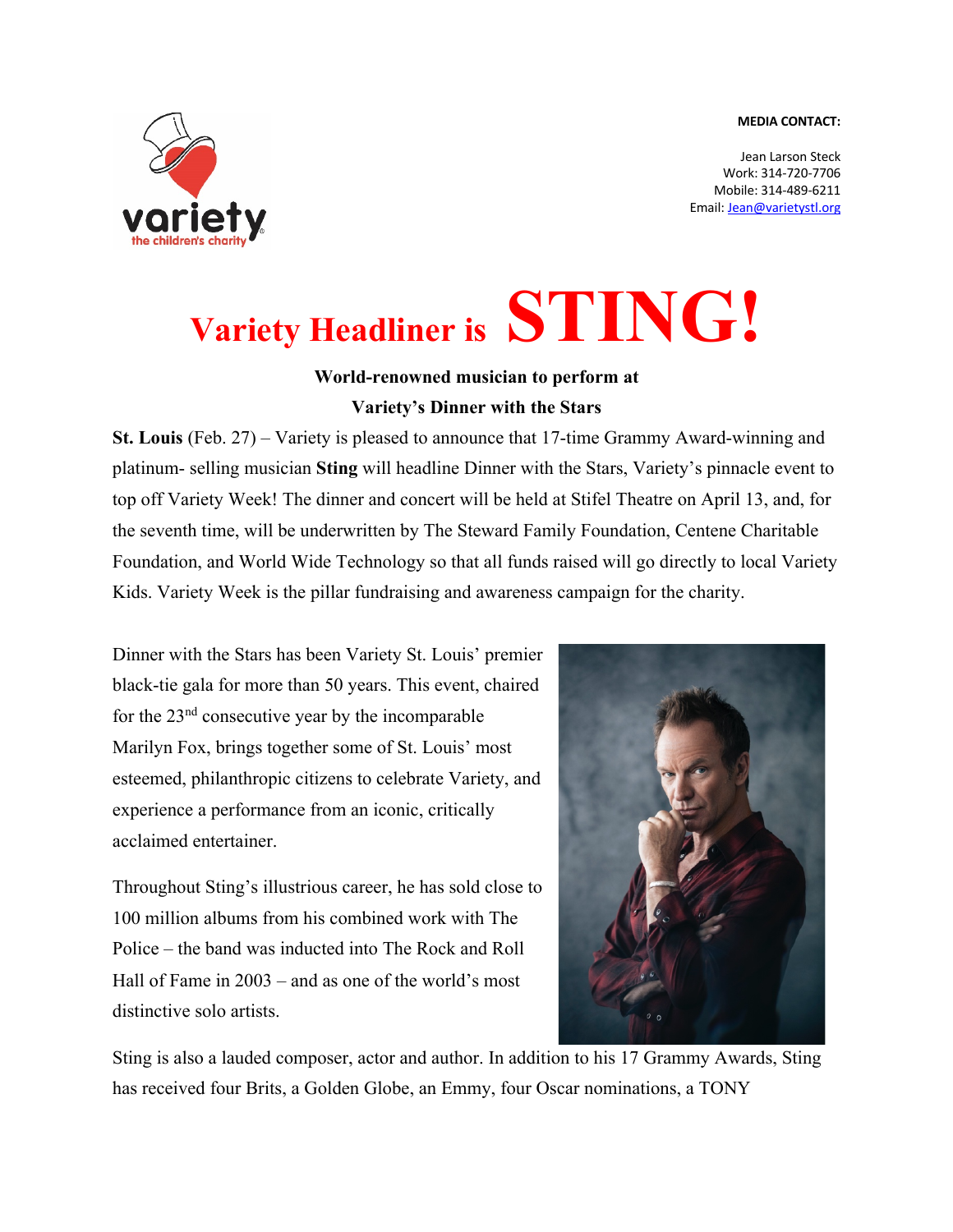nomination, *Billboard Magazine's* Century Award and was MusiCares 2004 Person of the Year, among many other honors. His most recent album in collaboration with reggae icon, Shaggy, *44/876*, was released in 2018 and earned the pair a Grammy for 'Best Reggae Album' at the 2019 Grammy Awards.

As an activist, Sting's support for human rights organizations mirrors his art in its universal outreach. He has hosted 18 benefit concerts for the Rainforest Fund, which he founded alongside his wife, Trudie Styler, and he is consistently dedicating his time to an abundance of causes.

St. Louis native actor, comedian, and movie producer Joe Torry will host the evening's program alongside some Variety kids. The program will feature a performance by the inclusive Variety Children's Chorus and celebration of Variety's 2019 Man and Woman of the Year Spencer Koch and Carol Staenberg

For more information, and to reserve tables or tickets for this year's event, visit varietystl.org/dinner-with-the-stars.

Dinner with the Stars caps off a full week of Variety events:

- Variety Week starts Saturday, April 6, at St. Louis Union Station with **Runway Lights Fashion Show**, where Variety will feature the collection from Lafayette 148 New York Spring Collection in a New York-style runway show. Designer Carmen Marc Valvo will create three custom dresses for Variety Kids who will model and demonstrate their independence using their Ameren Power Wheelchairs.
- The Week continues on Tuesday, April 9, with the **Fox 2/News 11 Variety in the Morning.**
- Wednesday, April 10 will be **Imo's for Kids Day**. Imo's Pizza will offer at least 10 percent of profits of all sales of the Square Beyond Compare on this day to Variety. This annual event traditionally raises six figures for the children's charity.
- **Dinner with the Stars** will be held April 13. This year marks Marilyn Fox's 23nd year as Dinner with the Stars Chair. Last year's Dinner with the Stars, featuring singer John Legend, performed to a packed house.